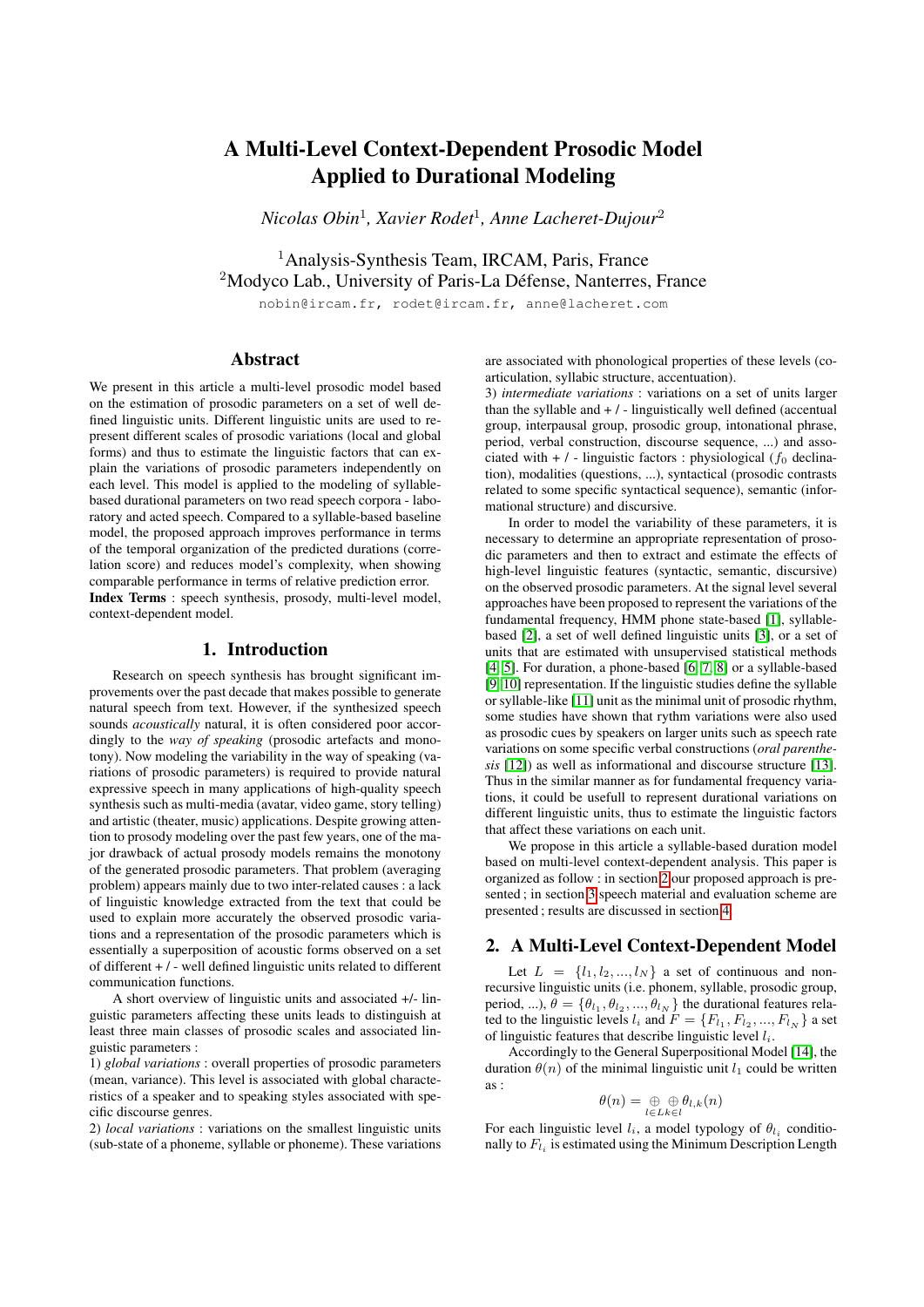(MDL) criterion with normal distributions [\[15\]](#page-3-14).

Then given a sequence of linguistic features  $F_{l_i}$ , the optimal sequence of observations  $\hat{\Theta}_{l_i}$  is estimated as the one that maximizes the conditional probability of observations  $\Theta_{l_i}$ conditionnaly to  $F_{l_i}$ :

$$
\hat{\Theta}_{l_i} = \underset{\Theta_{l_i}}{\operatorname{argmax}} P(\Theta_{l_i} | F_{l_i})
$$

which is according to the independance hypothesis the sequence of means :

 $\hat{\Theta}_{l_i} = = [\mu_{l_i,1};...;\mu_{l_i,K}]$ 

where :

$$
\mu_{l_i,k} = \underset{\theta_{l_i,k}}{argmax} P(\theta_{l_i,k}|F_{l_i,k})
$$

In contrast to models based on modeling durational features on a single linguistic unit (phoneme, syllable), the proposed approach shows several advantages :

1) distinguishing several linguistic units in the representation of durational features variations enables to explicite the superposition of prosodic forms jointly observed on a given unit,

2) each prosodic level (speech rate, duration syllabic residual, ...) can be modeled and controlled independently from each other,

3) estimate the set of linguistic parameters affecting each linguistic unit independently.

## 3. Evaluation

### <span id="page-1-0"></span>3.1. Material

The proposed model has been evaluated on two read speech +/- neutral described in table [1.](#page-1-1)

| type                      | gender | size      | syllable duration |  |
|---------------------------|--------|-----------|-------------------|--|
|                           |        |           | mean [std]        |  |
| laboratory speech         | male   | $> 9$ hrs | $220$ [130] ms.   |  |
| acted speech<br>(dubling) | male   | $> 5$ hrs | 160 [100] ms.     |  |

<span id="page-1-1"></span>TAB. 1 – Description of the used corpora.

All analysis were conducted within the *ircamCorpusTools* [\[16\]](#page-3-15) framework. Corpora were segmented using *ircamAlign* [\[17\]](#page-3-16), syllabified on each interpausal group with *Liaphon* [\[18\]](#page-3-17) and syllable prominences have been automatically estimated using *ircamProm* [\[19\]](#page-3-18).

#### 3.2. Model's parameters

#### *3.2.1. Prosodic features and Linguistic units*

The proposed model in this study is a syllable-based duration model. In this experiment durational features were chosen as being speech rate on interpausal group and residual syllable duration.

#### *3.2.2. Linguistic factors*

In this experiment low-levels linguistic parameters were used, such as locational features (position of a given unit within higher level units), weight features (number of observations of a given linguistic unit within higher level units) and phonological features (syllabic structure and prominence). The used linguistic parameters on each linguistic unit are presented in table [2.](#page-1-2)

### Syllable level

Phonological features

- {preceding, current, succeeding} syllable type,
- {preceding, current, succeeding} syllable structure sequence (onset, nu-cleus, coda),
- phone label of {preceding, current, succeeding} syllable nucleus,
- phone class in {preceding, current, succeeding} syllable nucleus,
- phone label sequence in {preceding, current, succeeding} syllable,
- phone class sequence in {preceding, current, succeeding} syllable,
- phonem sequence in {preceding, current, succeeding} syllable onset,
- phonem sequence in {preceding, current, succeeding} syllable coda, • prominence state of {preceding, current, succeeding} syllable.

#### Locational features

- syllable ordinal position in current prosodic group,
- syllable ordinal position in sentence,
- current prosodic group ordinal position in sentence,
- syllable caterogical position (begin ; middle ; end) in current prosodic group,
	- syllable categorical position (begin ; middle ; end) in sentence,
- current prosodic group categorical position (begin ; middle ; end) in sentence,

## Weight features

- phone number in {preceding, current, succeeding} syllable,
- phone number in {preceding, current, succeeding} syllable onset,
- phone number in {preceding, current, succeeding} syllable coda,
- syllable number in {preceding, current, succeeding} prosodic group,
- syllable number in {preceding, current, succeeding} sentence,

#### Interpausal group level

Locational features

- current prosodic group ordinal position in sentence.
- current prosodic group categorical position (begin ; middle ; end) in sentence.

## Weigth features

- number of syllables in  ${previous: current: next}$  prosodic group.
- number of syllables in sentence,
- number of prosodic groups in sentence.

<span id="page-1-2"></span>TAB. 2 – List of the contextual features used for each linguistic level.

#### 3.3. Evaluation scheme

We have compared our approach to a baseline syllablebased model in which all described linguistic features were projected on the syllable unit.

Speaker-dependent models were estimated on a training corpus of variable size and performances were estimated on a test corpus of fixed size (30mn.)

In order to evaluate the performance as a function of the amount of training data, variable size training sets were used according to the following sizes : {1mn ; 2mn ; 5mn ; 30mn ; 1hr ; 2hrs ; 5hrs ; [9hrs]}.

Performance measures were chosen as being the relative prediction error and correlation score between observed and predicted syllable durations. Relative error measure removes the influence of observed durations on the error measure (observed syllable durations varie from 14 to 900 ms. for the laboratory speech corpus and from 17 to 910 ms. for the acted speech corpus -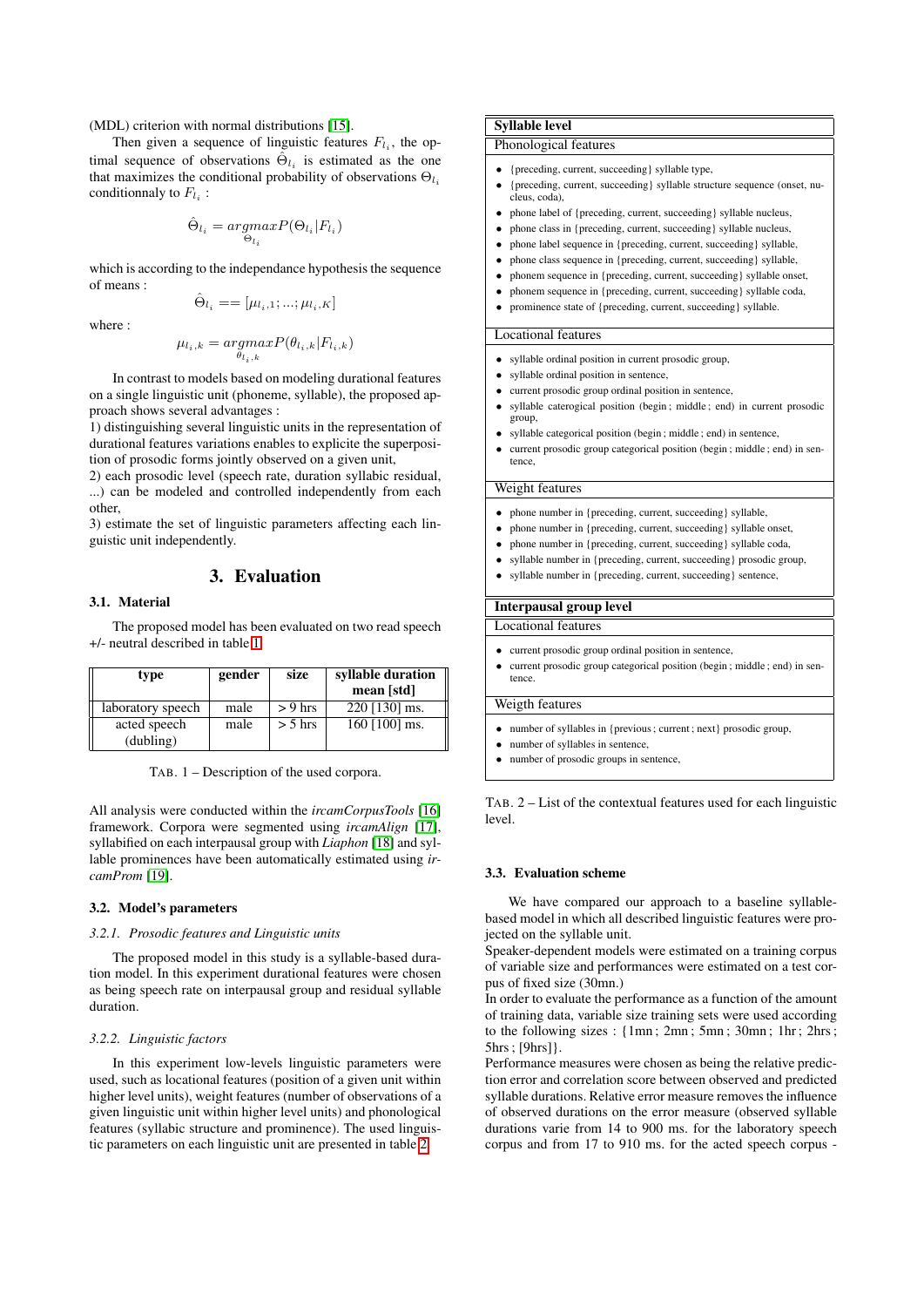pauses included). Correlation score is a performance parameter used to estimate the goodness of the predicted temporal structure. This last parameters appears more adequate for measuring prosodic prediction performance since prosody is more related to temporal variations rather than absolute error measurement.

## 4. Results and Discussion

<span id="page-2-0"></span>Results are presented in figure [1.](#page-2-1) An overall comparison of the obtained performances on both corpus shows better performances (relative errors and correlation scores) for the laboratory speech than for the acted speech in all cases. Even if these corpora shows comparable overall relative dispersion (table [1\)](#page-1-1), such difference could be explained by the fact that laboratory speech is more prototypical than acted speech and then more predictable from linguistic features.

Our proposed approach improves performance in terms of correlation score in almost all cases (with exception of the laboratory corpus with a 1mn. training size). Performance improvement is more significant on the acted corpus for which performance gain varies from 6 to 20% compared to the baseline model. However the proposed approach shows a little degradation in relative errors performance (worse for the laboratory speech and similar for the acted speech corpus)

Gain in correlation score could be explained by several properties of our proposed model :

1) modeling durational features on different linguistic units enables to explicite the observed acoustic forms on each level separately, thus removing from the syllabic level variations due to speech rate variations. This leads to a reduction of the dispersion of residual syllable durations.

2) the correlation score is little sensitive to offset errors caused by speech rate prediction errors.

In contrast, the performance degradation in terms of relative error of prediction is due both to the fact that speech rate prediction errors cause a prediction bias on all syllables of the considered interpausal group, but also by the lack of linguistic features that can explain such speech rate variations.

If we look at the evolution of the performances regardless of the model used, we see a clear asymptotic behavior and the gain in performance is no more significant after 1or 2 hours training size. However, this asymptotic behavior in terms of performance is observed jointly to a significant increase in terms of complexity of the models (table [3\)](#page-2-2). On the one hand this means that if low-level linguistic features could be used to estimate robust models with a relatively small amount of data, these remain insufficient to explain more accurately the observed variations. The increase in complexity jointly observed could be explained by the fact that increasement of the number of observations increases at the same time the number of competitive linguistic parameters at each step of the estimattion of the typology of the model. This tends to increase errors on the prioritization of these parameters. Then a larger number of linguistic parameters is needed to obtain similar results.

In terms of complexity (table [3\)](#page-2-2), the proposed model shows a significant reduction in the complexity of the models obtained when a sufficient amount of data is available to learn robust models. (small reduction observed for the laboratory speech from 5hrs. and a significant reduction for the acted speech from 1hrs.). This is mainly due to the fact that the baseline model needs more linguistic parameters to explain variations in speech rate, especially when the model is mixed by trying to jointly explain syllable duration and speech rate variations.



<span id="page-2-1"></span>FIG. 1 – Performance as a function of the training set size. Top : laboratory speech. Bottom : acted speech. Baseline model is represented with dash-lines. Proposed model is represented with plain-lines. Relative prediction errors are plotted with triangles and correlation score with squares.

|                    | laboratory<br>speech |             | acted    |             |
|--------------------|----------------------|-------------|----------|-------------|
|                    |                      |             | speech   |             |
|                    | syllable             | multi-level | syllable | multi-level |
| $1$ mn.            | 16                   | 29          | 19       | 24          |
| 2mn.               | 31                   | 36          | 28       | 35          |
| 10mn.              | 39                   | 48          | 41       | 30          |
| 30 <sub>mn</sub> . | 103                  | 126         | 95       | 89          |
| 1h.                | 151                  | 167         | 143      | 116         |
| 2 <sub>h</sub>     | 236                  | 250         | 230      | 192         |
| 5h.                | 488                  | 463         | 425      | 331         |
| 9h.                | 766                  | 722         | NA       | NA          |

<span id="page-2-2"></span>TAB. 3 – Models complexity as a function of the training set size.